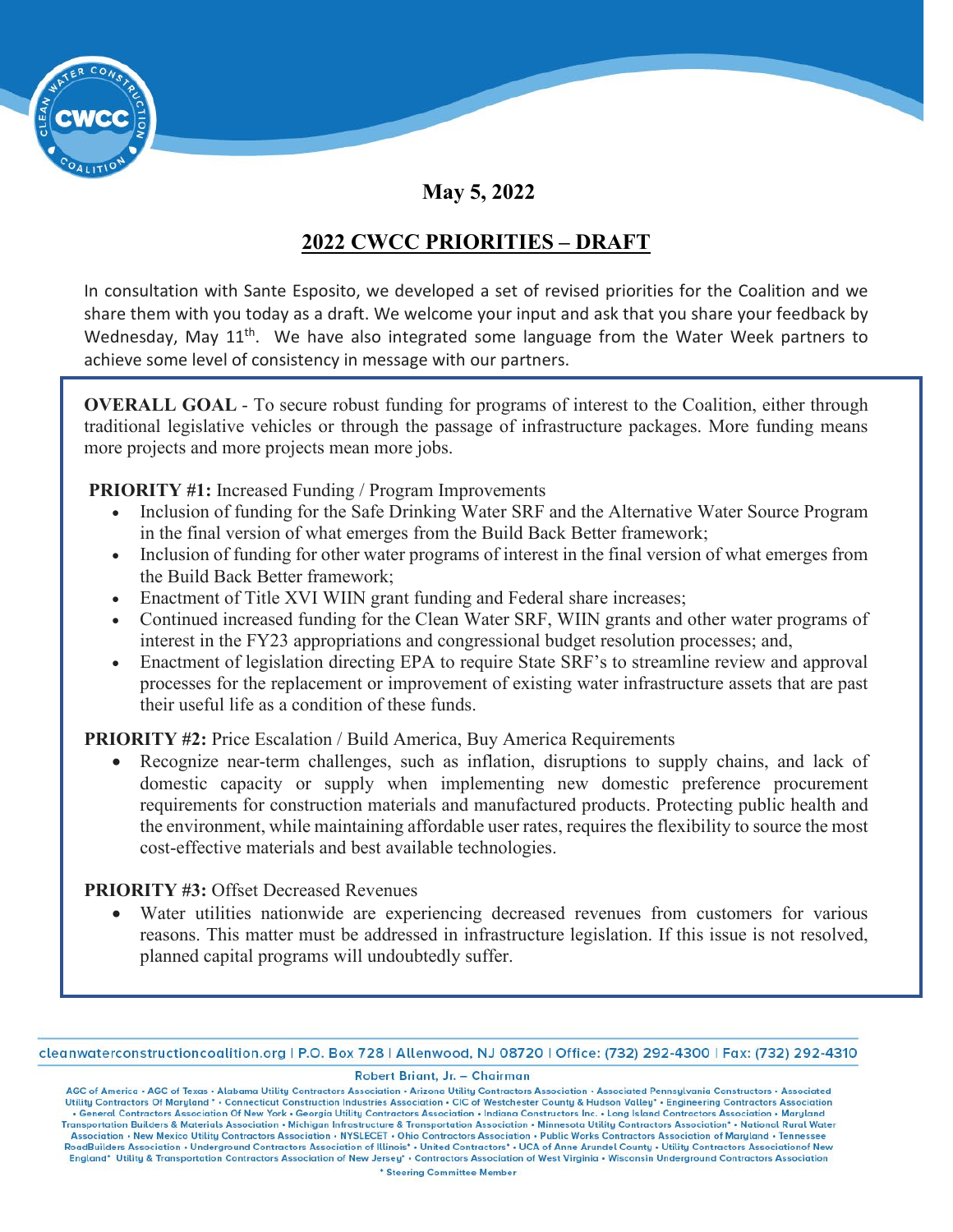

# **CWCC DC "Fly-In" / Business Meeting**

As you know, we will be having a hybrid meeting in DC concurrent with the ARTBA conference.

#### **IN PERSON DETAILS:**

#### **CWCC Business Meeting Monday, May 16th 4:00 – 6:00 PM Hyatt Regency Washington (400 New Jersey Ave NW) Capitol Room**

We will be endeavoring to get through business by 5:30, concluding with some pre-dinner refreshments and light fare. The hotel block for ARTBA has closed. DC is projected to be very busy but hotel rooms are still available. We recommend that if you are planning to attend you book as soon as possible.

It's important to note that the House and Senate officials began implementing a three-phase reopening of the Capitol to visitors and the general public. This opens the possibility for in person Hill visits in the Capitol building, subject to the discretion of each member. In addition, D.C. has dropped the city's requirement that people show proof of coronavirus vaccination before entering most businesses in the city. We will stay on top of the local situation and advise of any changes if they arise. You do not need to register for the ARTBA program to participate.

#### **REMOTE PARTICIPATION DETAILS:**

#### **YOU WILL BE RECEIVING AN EMAIL INVITE TO PARTICIPATE REMOTELY VIA MS TEAMS**

Please RSVP ASAP to [kennedy@utcanj.org](mailto:kennedy@utcanj.org) and confirm which option you are exercising.

We will be finalizing our 2022 Priorities and will have a packet of information ready for you in DC for those that RSVP. We will also be including details for funding levels for the SRF and other programs of interest. We hope that this information will be useful whether you engage with your delegation members in person in DC or in your home states in person or remotely. What is most important is that they are delivered in a way that works best for your organization. All materials will be made available to all members in advance of May 16<sup>th</sup>.

Robert Briant, Jr. - Chairman

cleanwaterconstructioncoalition.org | P.O. Box 728 | Allenwood, NJ 08720 | Office: (732) 292-4300 | Fax: (732) 292-4310

AGC of America • AGC of Texas • Alabama Utility Contractors Association • Arizona Utility Contractors Association • Associated Pennsylvania Constructors • Associated Utility Contractors Of Maryland • • Connecticut Construc . General Contractors Association Of New York . Georgia Utility Contractors Association . Indiana Constructors Inc. . Long Island Contractors Association . Maryland Transportation Builders & Materials Association • Michigan Infrastructure & Transportation Association • Minnesota Utility Contractors Association\* • National Rural Water Association • New Mexico Utility Contractors Association • NYSLECET • Ohio Contractors Association • Public Works Contractors Association of Maryland • Tennessee<br>RoadBuilders Association • Underground Contractors Associati England\* Utility & Transportation Contractors Association of New Jersey\* - Contractors Association of West Virginia - Wisconsin Underground Contractors Association \* Steering Committee Member